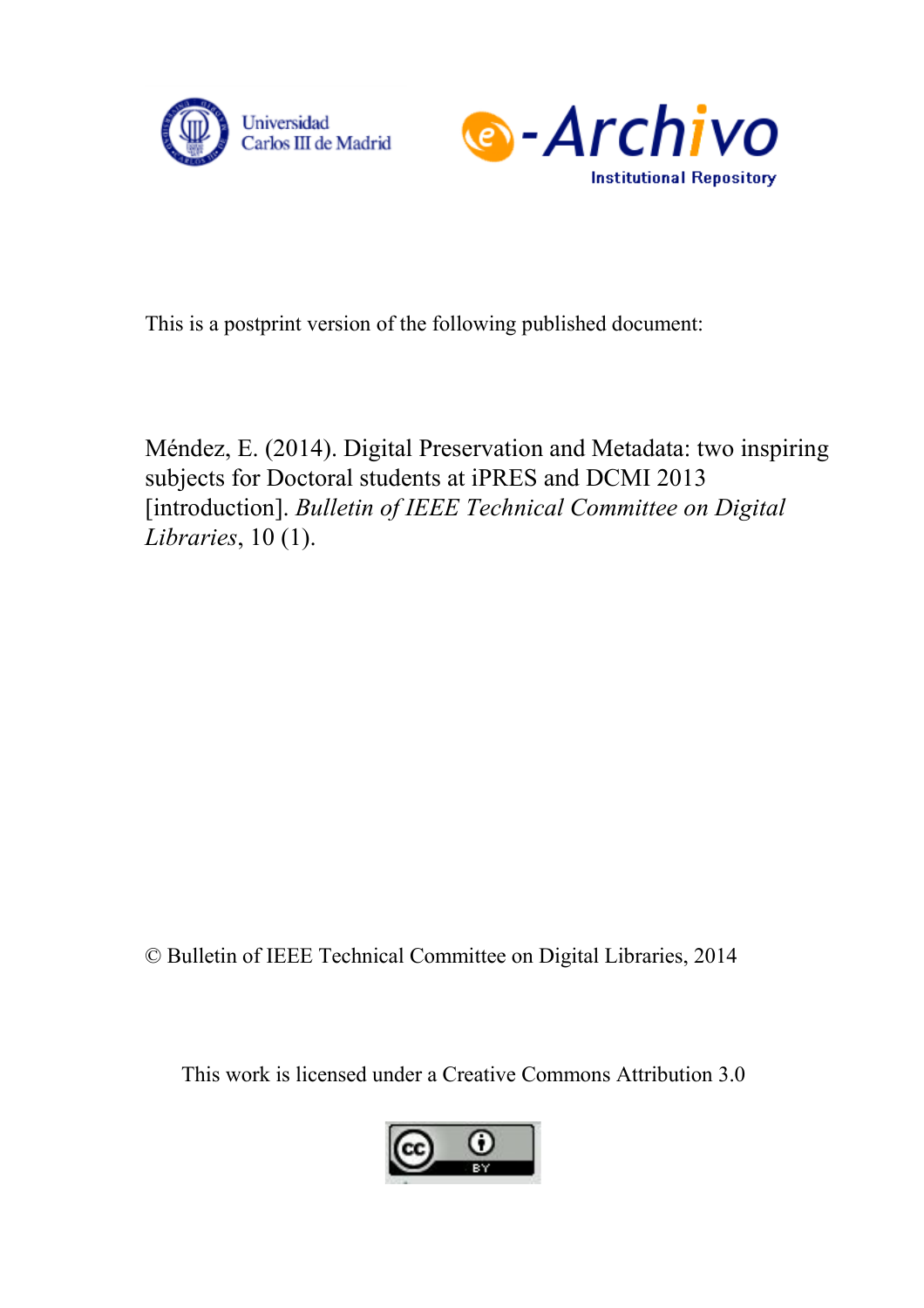## **Digital Preservation and Metadata: Two Inspiring Subjects for Doctoral Students at iPres and DCMI 2013**

## Eva M. Méndez

Librarianship and Information Science Department Universidad Carlos III de Madrid. Spain

Last year two important, and already "traditional", conferences for the digital world (iPRES and DCMI) were jointly celebrated in Lisbon from September 2<sup>nd</sup> to September 5<sup>th</sup> 2013. The Dublin Core Metadata Initiative (DCMI) and the iPres community are well known for their interest in promoting research and for its wiliness of incorporating newcomers and new generations of stewards in the digital realm. So, co-locating those conferences together was strategic to attract doctoral students and new researchers, organizing also a *Joint Doctoral Symposium iPRES- -DCMI* 2013 as one of the pre-conference activities and workshops on September, 2<sup>nd</sup> 2013.

The main goal of this Doctoral Symposium was to support and encourage next generations of young researchers in both subjects (metadata and digital preservation) by providing an excellent academic landscape for presentation and discussion on their dissertation research in progress. This way, we appointed an International Doctoral Symposium Committee of important faculties and professors belonging to DCMI and/or iPres communities that reviewed all submissions from the students to be presented in the Symposium, at the very beginning of the conferences.

This Doctoral symposium was conceived as a setting for discussion of doctoral students' research projects with senior researchers and iPress/DCMI communities attending the symposium. This forum provided doctoral students the opportunity to present their research and to engage in constructive critique and mentoring. A further objective of this special DCMI/iPress session was to act as a platform initiating international contacts between doctoral students as well as researchers that may enable future collaboration.

The international committee of outstanding professors and researchers in both communities (preservation and/or metadata) reviewed all the submissions, and several of them acted also as respondents to the student presentations during the doctoral symposium on September  $2^{nd}$ . Participants were selected by the committee on the basis of extended abstracts of their doctoral research. Their submissions were judged on their soundness, correctness, and originality, and on the potential for benefit to their research in progress. Finally, the committee selected 8 works for presentation at the pre-conference event. All the eight students, from diverse institutions (mainly European and North American Universities) presented their thesis projects and doctoral research, showing their ideas, findings and prospective work and responded to questions, comments and reflections form committee members' and other students and participants at the symposium (See the programme of the symposium at the end of this editorialnote).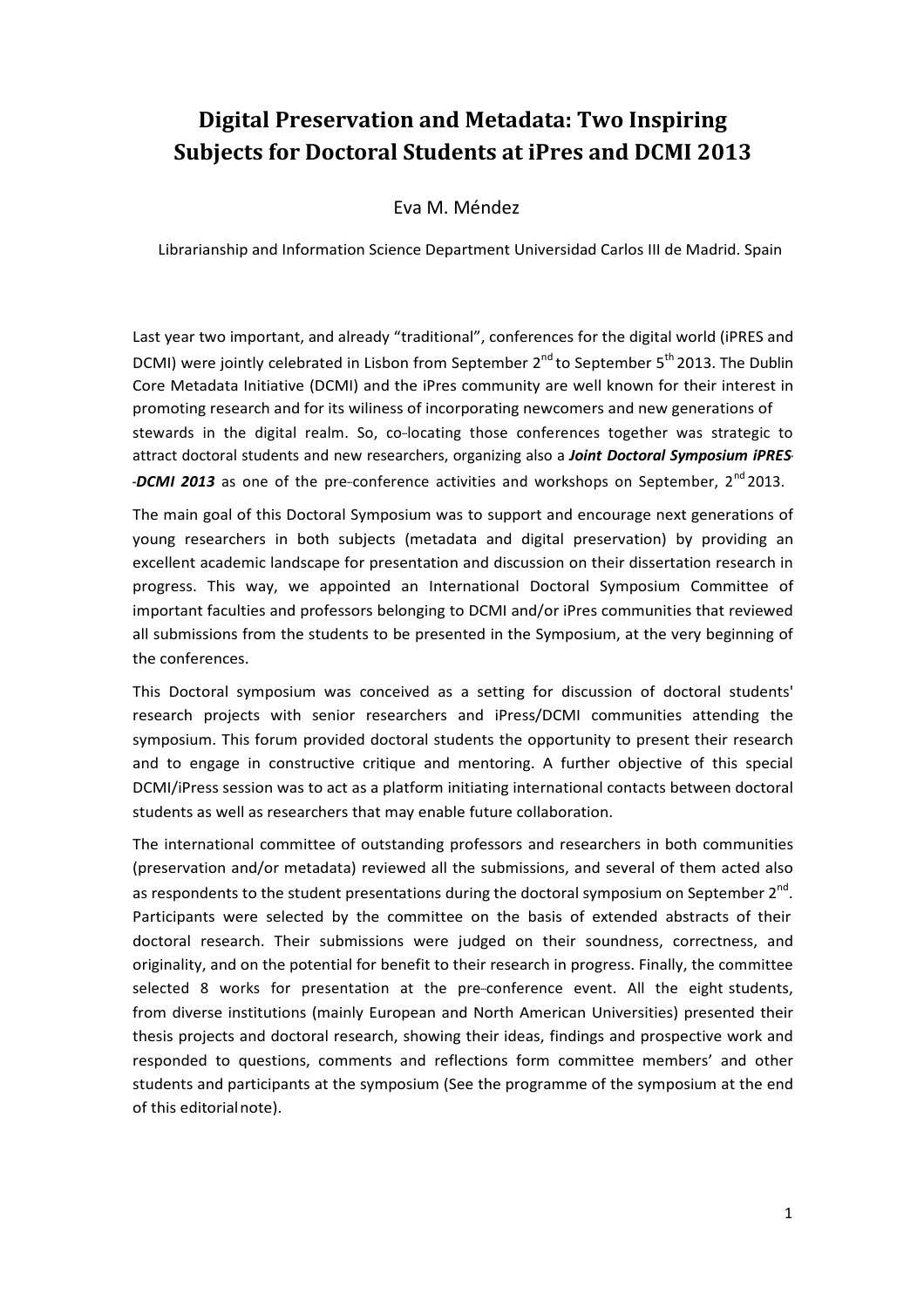Following the Doctoral Consortium, students selected to participate in the event were given the opportunity to revise their extended abstracts based on the committee and other participants' comments during the symposium and submit a short paper for publication in this *Special Issue of the IEEE Bulletin,* after revision and including all the feedback they received. Finally five of the eight participants of the Doctoral Symposium decided to submit their new versions of the papers in this Special Issue.

The five papers that the reader of this Bulletin can see represent some of the hot topics of the current research in metadata and/or in preservation and also the maturity or the research. One of the main topics is scholarly communication challenges in the realm of eScience, within scientific practices driven by the data deluge. In this sense, Miksa's work refers to another important challenge for eScience: make it sustainable in order to provide means for ensuring correct interpretation of research artifacts in the future. His research aims at enhancing the sustainability of both eScience data and eScience processes. Murillo's work completes the approach examining infrastructure and interoperability elements that facilitate or interfere with data sharing and reuse, focusing her research in the DataONE project. Strodl's presentation dealt with the preservation or better, the sustainability of processes analyzing different approaches which include also metadata. Finally, Melgar's research covers a metadata and annotation problems in the film heritage. Her objective is developing an understanding of the role of social annotations for film in order to look into how film archives can support different user communities and facilitate both experts and novices' annotation interaction with filmheritage.

I want to finally thank all the members of the Program Committee who took part in the reviewing process and those who participated in the face-to-face symposium in Lisbon, interacting with the students, teaching them and, of course, learning from them.

## **Senior Researchers and Programme Committee:**

Co-chair: Eva Méndez, LIS Department, UC3M, Spain Co-chair: Artur Caetano, IST/INESC-ID, Portugal

Cristina Ribeiro, Faculdade de Engenharia da Universidade do Porto/INESC-Porto, Portugal Andreas Rauber, Vienna University of Technology, Institute of Software Technology and Interactive Systems, Austria Jane Greenberg, University of North Carolina at Chapel Hill, USA Adam Jatowt, Kyoto University, Japan Steve Knight, National Library of New Zealand, Wellington, New Zealand Michael Nelson, Old Dominion University, USA Ana Alice Baptista, University of Minho, Portugal Mitsuharu Nagamori, University of Tsukuba, Japan Gabriel David, Faculdade de Engenharia da Universidade do Porto/INESC-Porto, Portugal Elsa Cardoso, ISCTE – University Institute of Lisbon, Portugal